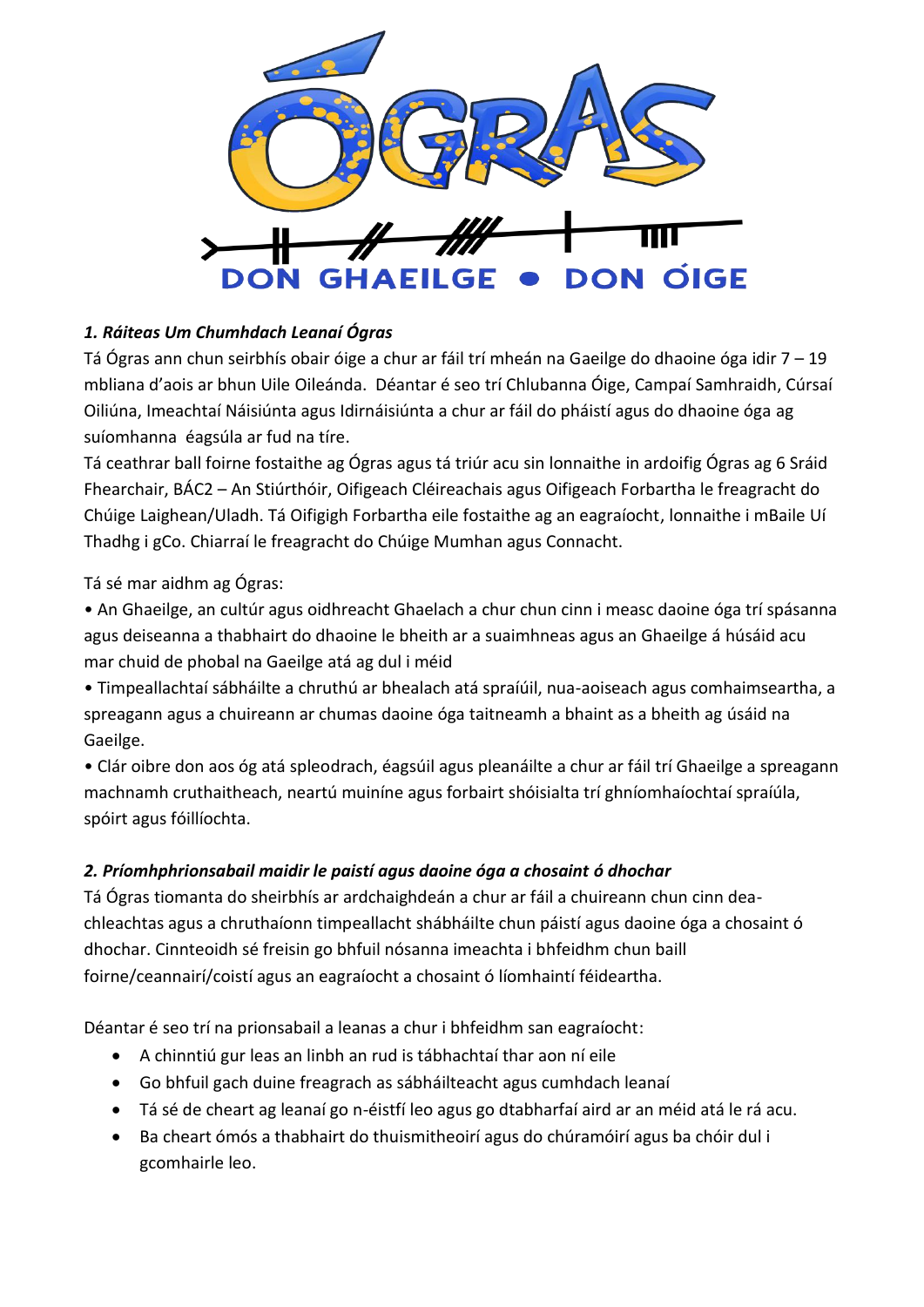- Ba cheart go mbeadh baint ag tusmitheoirí agus cúramóirí le ceisteanna a bhaineann lena dteaglaigh ach amháin sa chás go gcuirfeadh sé an páiste i mbaol é seo a dhéanamh
- A chinntiú go bhfuil gach ball foirne, gach duine deonach agus aon duine eile a mbíonn teagmháil acu le páistí curtha faoi réamhscrúdú an Gharda Síochána
- Treoirlínte Cosaint Leanaí agus Cód Cleachtais a chur ar fáil do cheannairí agus foireann
- Traenáil a chur ar fáil don fhoireann agus do cheannairí maidir le polasaithe na heagraíochta
- Eolas a roinnt leis na húdaráis chuí ar bhonn riachtanais
- Cloí leis na nósanna imeachta atá leagtha síos maidir le hearcú agus roghnú foirne agus daoine deonacha
- Foireann agus daoine deonacha a bhainistiú go héifeachtach tríd tacaíocht, traenáil agus maoirseacht
- Athbhreithniú a dhéanamh ar ár Ráitis Cumhdach Leanaí agus ar ár bPolasaí agus Treoirlínte Cumhdach Leanaí gach dara bliain nó níos minice má bhíonn gá de bharr athruithe sa reachtaíocht nó polasaí náisiúnta

### *DLP: Teagmhálaí Ainmnithe Ógras:*

Maedhbh Ní Dhónaill Teileafón Oifige: 00 353 1 4751487 Fón póca: + 353 (0) 86 6018520 R-phost: [maedhbh@ogras.ie](mailto:maedhbh@ogras.ie) Seoladh: Ógras, 6 Sráid Fhearchair, Baile Átha Cliath 2.

### *Teagmhálaí Ainmnithe Cúnta*:

Anita Nic Amhlaoidh Fón póca: + 353 (0) 85 7028787 Seoladh: Gaelscoil Nás na Ríogh, Cnoc an Phíobaire, An Nás, Co. Chill Dara

### **3. Measúnú Riosca**

De réir an Achta, Children First 2015, tá Bord Stiúrtha Ógras tar éis measúnú a dhéanamh maidir le haon dochar a d'fhéadfadh tarlú do pháiste agus iad ag baint leas as seirbhísí na heagraíochta. Tá liosta de na rioscanna agus na nósanna imeachta atá i bhfeidhm chun na rioscanna sin a bhainistiú achoimrithe thíos:

| Rioscanna Sainaitheanta        | Nós Imeachta atá i bhfeidhm chun an       |
|--------------------------------|-------------------------------------------|
|                                | riosca a bhainistiú                       |
| Daoine mí-oiriúnach a earcú    | Réamhscrúdú an Gharda Síochána a          |
|                                | dhéanamh ar gach duine thar 18 bl. d'aois |
|                                | sula dtéann siad i mbun oibre linn.       |
|                                | Teistiméireacht a lorg ó gach ceannaire   |
|                                | /fostaí                                   |
| Easpa traenáil cumhdach leanaí | Beidh ar gach ceannaire agus ball foirne  |
|                                | an cúrsa ar líne a dhéanamh agus cóip     |
|                                | den teastas a chur ar fáil                |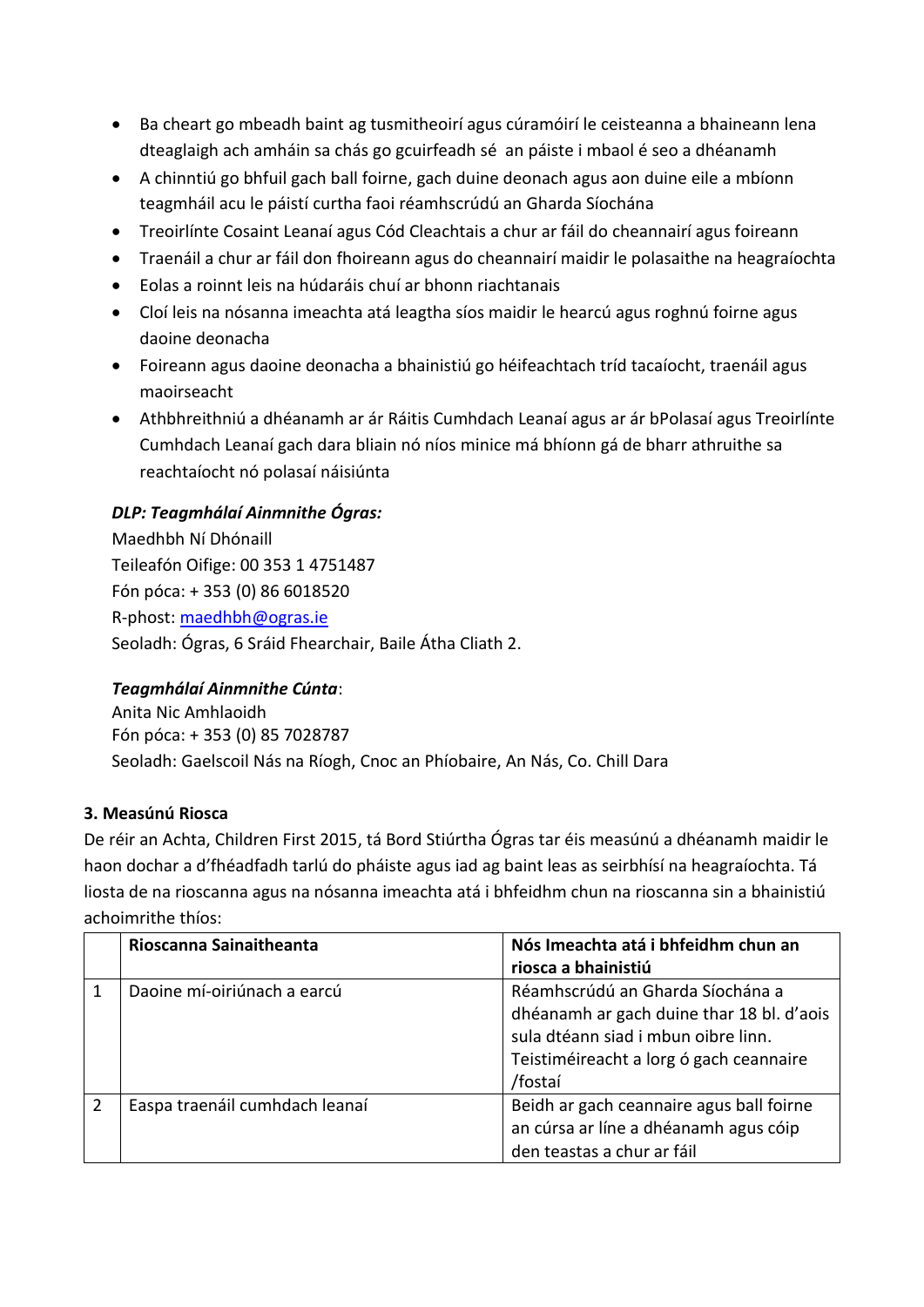| 3              | Gan deis a bheith ag páiste nó easpa eolas a<br>bheith ar fáil dóibh chun gearán a dhéanamh                             | Daoine óga sna clubanna a bheith curtha<br>ar an eolas - ceardlanna eolais a eagrú                                                                                                                         |
|----------------|-------------------------------------------------------------------------------------------------------------------------|------------------------------------------------------------------------------------------------------------------------------------------------------------------------------------------------------------|
|                |                                                                                                                         | sna clubanna ar a laghad uair sa bhliain                                                                                                                                                                   |
| 4              | Baol díobhála ó dhaoine eile a bhaineann úsáid<br>as an ionad ag an am céanna leis an chlub                             | Cloí le Treoirlínte Ógras maidir le turais                                                                                                                                                                 |
| 5              | Baol díobhála do bhaill ó cheannairí/baill foirne<br>taobh amuigh de ghnáth láthair an chlub m.sh<br>turais thar oíche. | Cloí le Cód eitice agus dea-chleachtas na<br>heagraíochta.<br>Cloí le Cód Iompair do chruinnithe agus<br>imeachtaí an chlub.<br>Cloí le Treoirlínte do cheannairí i<br>dTreoirlínte Cosaint Leanaí Ógras   |
| 6              | Gaol mí-oiriúnach idir ball agus duine fásta nó<br>ball eile.                                                           | A chinntiú go bhfuil gach duine san<br>eagraíocht ar an eolas faoi Pholasaí<br>Cosaint Leanaí agus Treoirlínte Cosaint<br>Leanaí Ógras. Traenáil & Oiliúint<br>leanúnach ar Cosaint Páistí a chur ar fáil. |
| $\overline{7}$ | Baol go mbeadh mí-úsáid a bhaint as<br>ríomhairí/na meáin shóisialta/fóin nó gléasanna<br>leictreonacha eile sa chlub.  | Polasaí Idirlín Ógras                                                                                                                                                                                      |
| 8              | Contúirt de bharr gan a bheith ag cloígh leis an<br>chód iompair                                                        | A chinntiú go bhfuil eolas agus oiliúint a<br>chur ar cheannairí / foireann agus an<br>choiste faoi Chód Iompair na<br>heagraíochta                                                                        |
| 9              | Baol mí-úsáid a dhéanamh ar dhuine óg de<br>bharr gníomhaíochtaí ar-líne                                                | Cloí le Polasaí & Treoir Ógras maidir le<br>Clubanna agus Campaí ar-líne                                                                                                                                   |
| 10             | Easpa maoirseacht ag imeachtaí/club/campa                                                                               | Cloí le Cód Iompair do chruinnithe agus<br>imeachtaí an chlub.                                                                                                                                             |
| 11             | Baol díobhála de bharr tromaíocht ó pháiste eile                                                                        | Polasaí Frith-Bhulaíocht a chur i<br>bhfeidhm. Ceardlanna frith-bhulaíocht a<br>eagrú le clubanna                                                                                                          |
| 12             | Cumarsáid idir baill foirne/ceannairí le baill tríd                                                                     | A chinntiú go bhfuil baill foirne agus                                                                                                                                                                     |
|                | théacsanna, ar na meáin shóisialta, ar ghléas                                                                           | ceannairí ar an eolas agus ag cloígh le                                                                                                                                                                    |
|                | digiteach agus rl agus ábhar míchuí a bheith a<br>chuir ar fáil/a scaipeadh.                                            | Polasaí Meáin Shóisialta Ógras                                                                                                                                                                             |
| 13             | Easpa tuairisciú nó tuairisciú déanach ar                                                                               | Cloí leis an treoir atá leagtha síos i                                                                                                                                                                     |
|                | chontúirtí áirithe agus tuairisc a bheith                                                                               | dTreoirlínte Ógras maidir le tuairisciú. Ba                                                                                                                                                                |
|                | míchruinn de thairbhe sin.                                                                                              | chóir teagmháil a dhéanamh i gcónaí le                                                                                                                                                                     |
|                |                                                                                                                         | Teagmhálaithe Ainmnithe Ógras má                                                                                                                                                                           |
|                |                                                                                                                         | bhíonn aon chúis imní ag duine.                                                                                                                                                                            |

# **4. Cumhdach Leanaí – Polasaithe agus Nósanna Imeachta**

Is de réir an Children First Act 2015, Children First - Treoirlínte Náisiúnta do Chosaint agus Leas Leanaí agus Polasaí Cosaint Leanaí Ógras, atá an Ráiteas Cumhdach Leanaí seo curtha le chéile ag Ógras. I dteannta na nósanna imeachta atá leagtha amach sa Mheasúnú Riosca tá na polasaithe agus nósanna imeachta seo a leanas curtha i bhfeidhm: